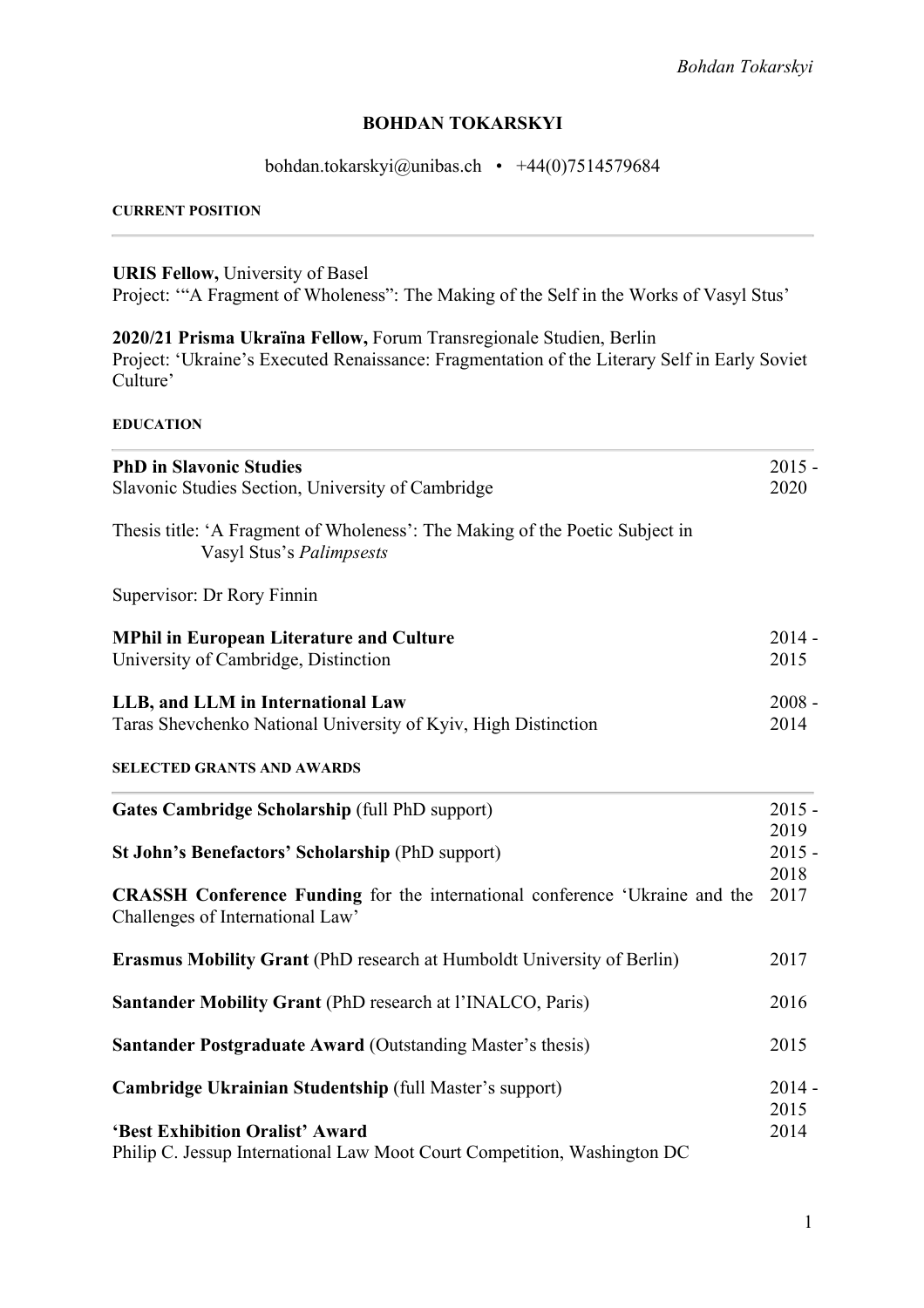#### **PUBLICATIONS**

## **Published**

Journal Article: *Selfhood, Body, Metaphor and Metonymy in the Poetry of Walt Whitman and Vasyl' Stus*. The Slavonic and East European Review 98(3), July 2020, pp. 401-433

Essay: *Thriving in Isolation and Beyond: The Empowering Poetry of Vasyl Stus*. Los Angeles Review of Books, June 2020, available at: https://lareviewofbooks.org/article/thriving-inisolation-and-beyond-the-empowering-poetry-of-vasyl-stus/

Review: Probstein, I. *The River of Time: Time-Space, History, and Language in Avant-Garde, Modernist, and Contemporary Russian and Anglo-American Poetry*. The Slavonic and East European Review 97(2), April 2019

## **In Preparation**

Essay: *The Unexecuted Renaissance: (Re-)Discovering Soviet Ukrainian Modernism*, Forum Transregionale Studien Essays

Manuscript: *A Fragment of Wholeness: The Making of the Self in the Works of Vasyl' Stus*

### **TEACHING EXPERIENCE**

Slavonic Studies Section, University of Cambridge

#### **Introduction to the Language, Literature and Culture of Ukraine**  Lecturer and Course Convenor in Ukrainian Studies

| Ran the course and taught it to 14 undergraduate students: 20 lectures; 54 supervisions;<br>40 hours of language teaching                    | $2018 -$<br>2019 |
|----------------------------------------------------------------------------------------------------------------------------------------------|------------------|
| Read lectures on Nikolai Gogol, Ukrainian Modernism, and the Soviet Ukrainian<br>dissidents; supervisions on the Soviet Ukrainian dissidents | $2016 -$<br>2017 |
| Russian Literature from the Golden Age to the Silver Age<br>Supervisor                                                                       |                  |
| Taught supervisions on Anton Chekhov's prose and plays                                                                                       | $2017 -$<br>2018 |
| <b>Russian Language supervisions</b>                                                                                                         | $2017 -$         |
| Taught supervisions on grammar, reading skills, and translation (40 hours)                                                                   | 2018             |
| <b>Cambridge University Open Ukrainian Classes</b><br><b>Teaching Fellow</b>                                                                 |                  |
| Advanced Ukrainian: 5 members of the University (20 hours)                                                                                   | $2016-$          |
|                                                                                                                                              | 2017             |
| Advanced Ukrainian, and Beginners Ukrainian: 18 members of the University (40                                                                | $2015 -$         |
| hours)                                                                                                                                       | 2016             |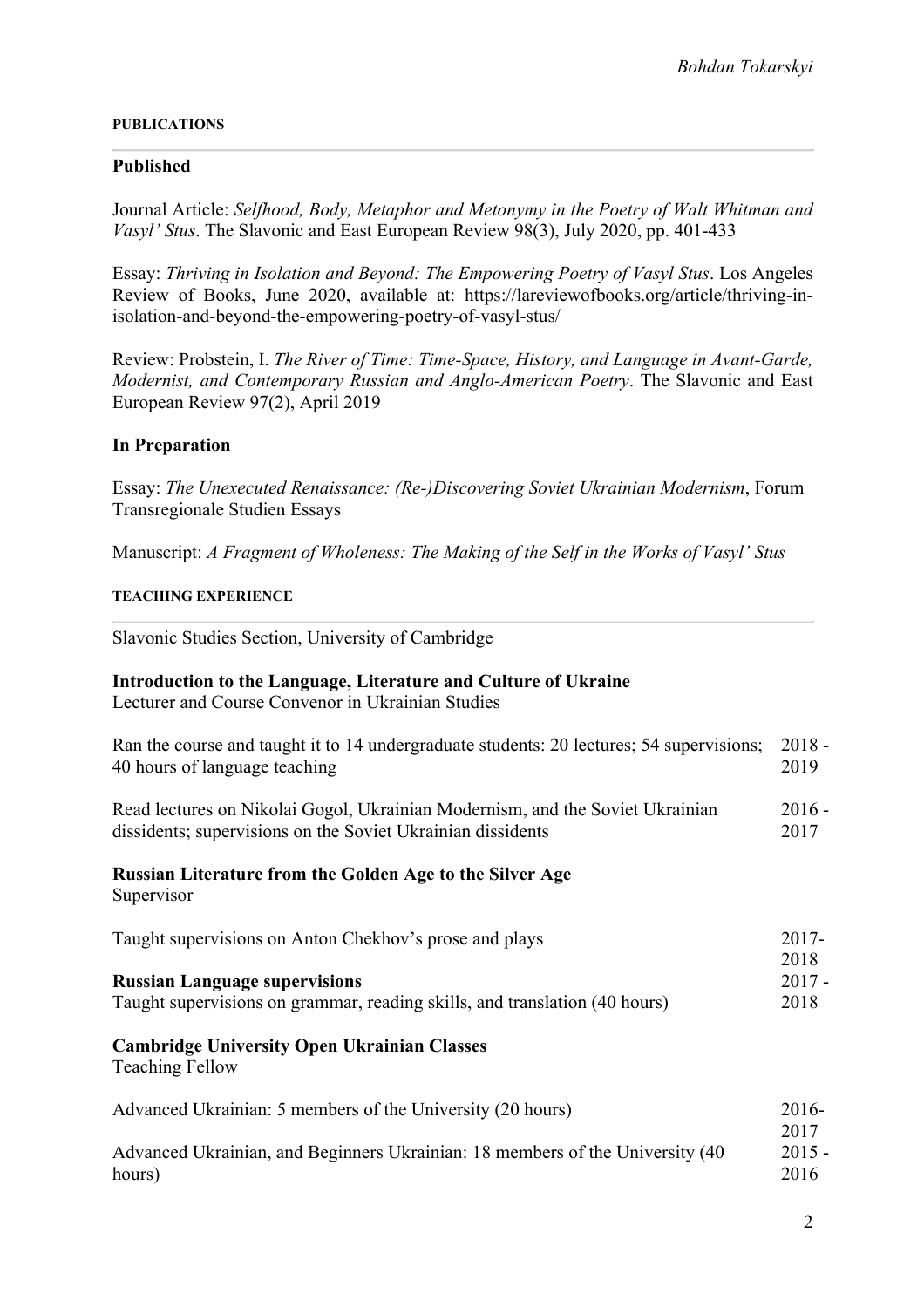#### **RESEARCH AND WORK EXPERIENCE**

**Arena Programme** (Institute of Global Affairs, London School of Economics): carrying out historical and cultural research for overcoming the challenges of 2020 disinformation related to historical narratives in Ukraine (programme directors: Anne Applebaum, Peter Pomerantsev). 2019 -

**The film** *Zaboronenyi* (*Banned*, 2019): acted as an ad hoc research assistant and script 2018 editor for the first ever full-length feature film about the Ukrainian dissident poet Vasyl' Stus. 2019

**The verbatim play** *The Summer Before Everything*: co-authored the play on 2015 revolution and war in Ukraine, which was selected for 2016 Hotbed Festival at 2016 Cambridge Junction (Cambridge) and the Oxford Playhouse Burton Taylor Studio (Oxford). The play is based on more than 100 hours of interviews that my co-author and I did all over Ukraine with soldiers, internally displaced persons, and volunteers.

**Translation of** *Blackbird*: commissioned by the British Council, I translated the award-2016 winning play *Blackbird* (2005) by David Harrower from English into Ukrainian for the 'Taking the Stage' New British Drama Festival.

Baker and McKenzie (Kyiv Office): worked as a junior attorney at the world's leading 2013 multinational law firm. 2014

#### **SELECTED CONFERENCE AND EVENTS**

### **Organiser**

**'1919-2019: Kulish. Kurbas. Shakespeare'** theatre festival: co-organised this June international theatre festival (held in Kharkiv and Kyiv) featuring a number of Ukrainian 2019 and British productions of Ukrainian modernist theatre masterpieces; more than 700 attendees.

**2018 Cambridge Festival of Ukrainian Film**: organised this festival showcasing a 2018 selection of contemporary and classic Ukrainian films.

**International conference "Ukraine and the Challenges of International Law:**  2017 **Annexation, Aggression, Cyber Warfare"**: fundraised for and organised this timely conference with a panel of distinguished international experts in international law, cyber security, and international relations; more than 50 attendees, more than 1,000 views of the facebook livestreaming of the event.

**2017 Annual 'Vsesvit' event**: organised the presentation of the first Ukrainian graphic 2017 novel *Heroi ponevoli*, based on Ivan Franko's eponymous novel, with live drawings, and readings of Ukrainian and Russian poetry on the 1917 revolutions (in collaboration with Cambridge University Russian Society); more than 30 attendees.

**2016 Annual 'Vsesvit' event:** organised the concert of *Odyn v kanoe*, Ukraine's rising 2016star music band, at St John's Chapel (Cambridge); more than 100 attendees.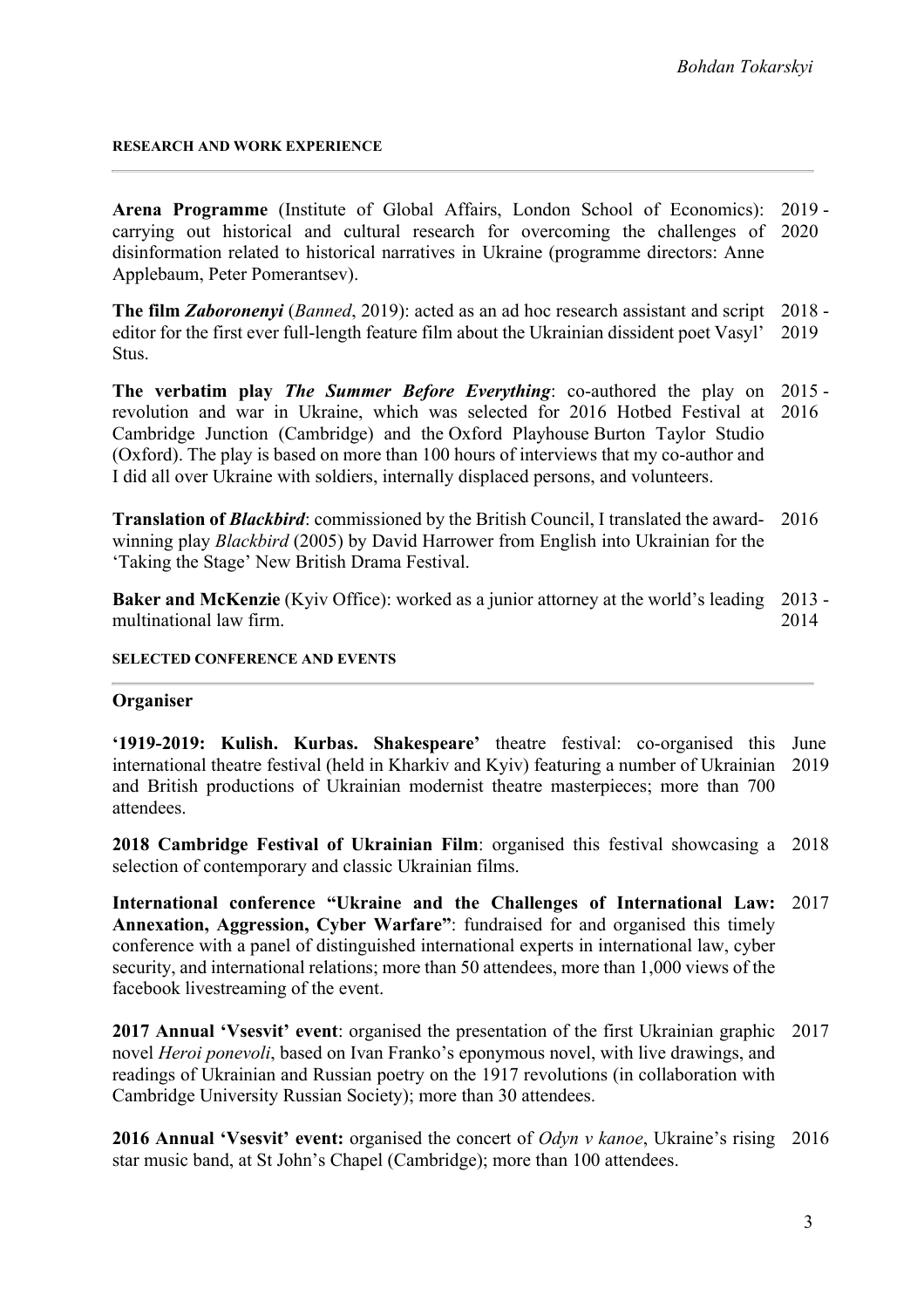# **Speaker**

Online lecture 'Soviet Ukrainian Dissident Movement', European University Viadrina 2020 (invited speaker)

Online lecture 'Ukrainian Avant-garde Theatre: Kurbas, Kulish, Meller', Humboldt-2020 Universität zu Berlin (invited speaker)

Webinar 'Thriving in Isolation: the Poetry of Vasyl Stus', Ukrainian Institute London 2020 (invited speaker)

'Poetry Against the System: Vasyl Stus and the Untold Story of Ukrainian Dissidents', 2020 Ukrainian Institute London (invited speaker)

'Pursuit of the Authentic Self in Vasyl Stus's *Palimpsests*', Ukrainian Catholic 2019 University, Lviv (invited speaker)

'Shaping Our Own Voice and Finding a Common Language: Towards a Cultural 2019 Diplomacy for Ukraine', Ukrainian Catholic University, Lviv (invited speaker)

'Vasyl Stus's Mirror and Its Reflections', Taras Shevchenko Institute of Literature, Kyiv 2019 (invited speaker)

'Gogol and Kotliarevskyi: Laughter, Language, and Identity in Ukraine', Conference 'Languages and Others: Diversity and Humour in Catalonia and Ukraine', MEITS, Cambridge, UK (invited speaker) 2019

'The Problem of Becoming Self in Vasyl Stus's Poetry', International Roundtable 'The 2018 Poetry of Vasyl Stus Today', Taras Shevchenko Institute of Literature, Kyiv (invited speaker)

'The Planet of Heart: Vasyl' Stus's Poetry of Becoming Self', Academic Colloquium, 2017 Humboldt-Universität zu Berlin, Berlin

'Resistance Through Poetry: Vasyl Stus's Innovative Poetical Language as a Response to 2017 the Historical Trauma of a Totalitarian Regime', ASN 22nd World Convention, Columbia University, New York City

'La définition de l'âme: La psychologie de la poésie chez Ivan Franko', Journée Ivan 2017 Franko, l'INALCO, Paris (invited speaker)

'Entre le silence en cinq langues et l'histoire: la nostalgie pour Czernowitz' , Czernowitz: 2016 Cartographier les nostalgies d'un lieu, Colloque International, l'INALCO, Paris (invited speaker)

'The State of Prose and the Regions of Poetry: Revisiting the Territory of Bruno Schulz 2016and Paul Celan', 14th International Postgraduate Conference on Central and Eastern Europe London, SSEES UCL, London